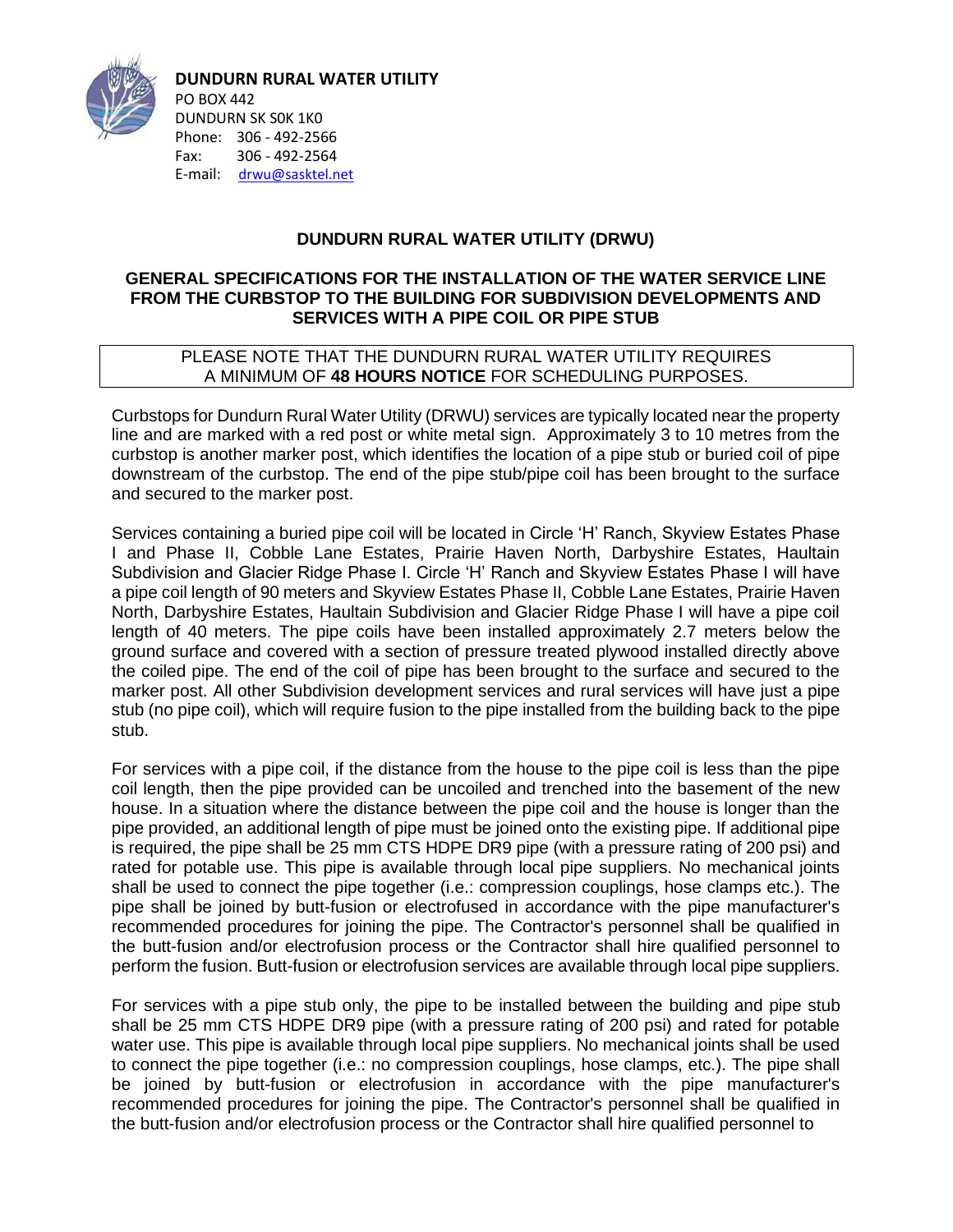perform the fusion. Butt-fusion or electrofusion services are also available through local pipe suppliers. **The contractor will need to pressure test from the inside of the house to ensure that the fusion held and that there are no holes anywhere in the pipe.** 

**The pipe shall be installed at a minimum depth of 2.7 metres.** Frost penetrates deeper into the ground in locations where the snow is cleared and in areas where there is vehicle traffic (roads, driveways). Therefore, it is best to route the pipe away from these locations where possible. If the pipe must be installed below these areas the pipe shall be placed at a minimum depth of 2.8 metres below the bottom of the road ditch. It is suggested that the Contractor also install a sheet of 50 mm thick styrofoam SM insulation 300 mm above the top of pipe in areas where frost is a concern.

**NEW ! – Effective July 1, 2017 – A new policy has been approved by the Board that states: Tracer wire must be included in the installation of the water pipeline between the curbstop and the water meter. A water meter WILL NOT be installed if tracer wire is not included in the installation and the curb stop will be locked. DRWU Maintenance staff must confirm installation of tracer wire. A sketch of how the water line is installed from the curbstop to the home/building must be submitted to the Utility.** 

For backfilling of the service pipeline, the Contractor shall use material from the excavation or from other sources that is free of frozen material, rocks larger than 75 mm, refuse, and other deleterious materials. The Contractor shall use every precaution to prevent damage to DRWU infrastructure. Any damage to DRWU infrastructure from any cause during installation shall be repaired at the land owner's/ contractor's expense and not by the DRWU. Material that cannot be repaired shall be removed and replaced at the land owner's/ contractor's expense and not by the DRWU.

Where the water pipeline crosses existing underground utilities (power, telephone, natural gas etc.), the Contractor shall meet all the requirements outlined by the utility owner with respect to installing a water pipeline under or near the utility. The Contractor shall be responsible for locating the existing utility lines and obtaining all requirements of each utility. It is recommended that the water service line be installed as far from other utility lines as feasibly possible, so that if required at a future date, there is room to make repairs to the utility lines or the water line.

Where the 25 mm pipe penetrates the floor slab into the basement of the house, a 50 mm PVC pipe sleeve shall be installed in the floor slab around the 25 mm pipe. The space between the 25 mm pipe and the 50 mm PVC pipe sleeve shall be filled with silicone or a small amount of spray foam. Sufficient pipe shall be left in the basement to make the connection to the mechanical assembly. Once the home owner is ready for connection of the water service, please contact the DRWU to make arrangements to have the in-house mechanical assembly installed, and the water line commissioned. (Please see separate page regarding instruction sheet for new subscriber water connection). The curbstop valve shall only be operated by a representative of the Dundurn Rural Water Utility.

The DRWU is to be contacted prior to installation of the service line between the pipe stub and building so that they can arrange for an inspector to be on site during the service line installation. If the installation does not meet the above requirements, the pipe shall be reinstalled to the above specifications at the land owner's/ contractor's expense and not by the DRWU.

The Contractor shall observe and enforce construction safety measures required by the National Building Code, Provincial Government, Workers' Compensation Board and municipal statutes and authorities.

If the land owner or Contractor should have any questions regarding the water service line installation, please do not hesitate to contact the Dundurn Rural Water Utility for clarification.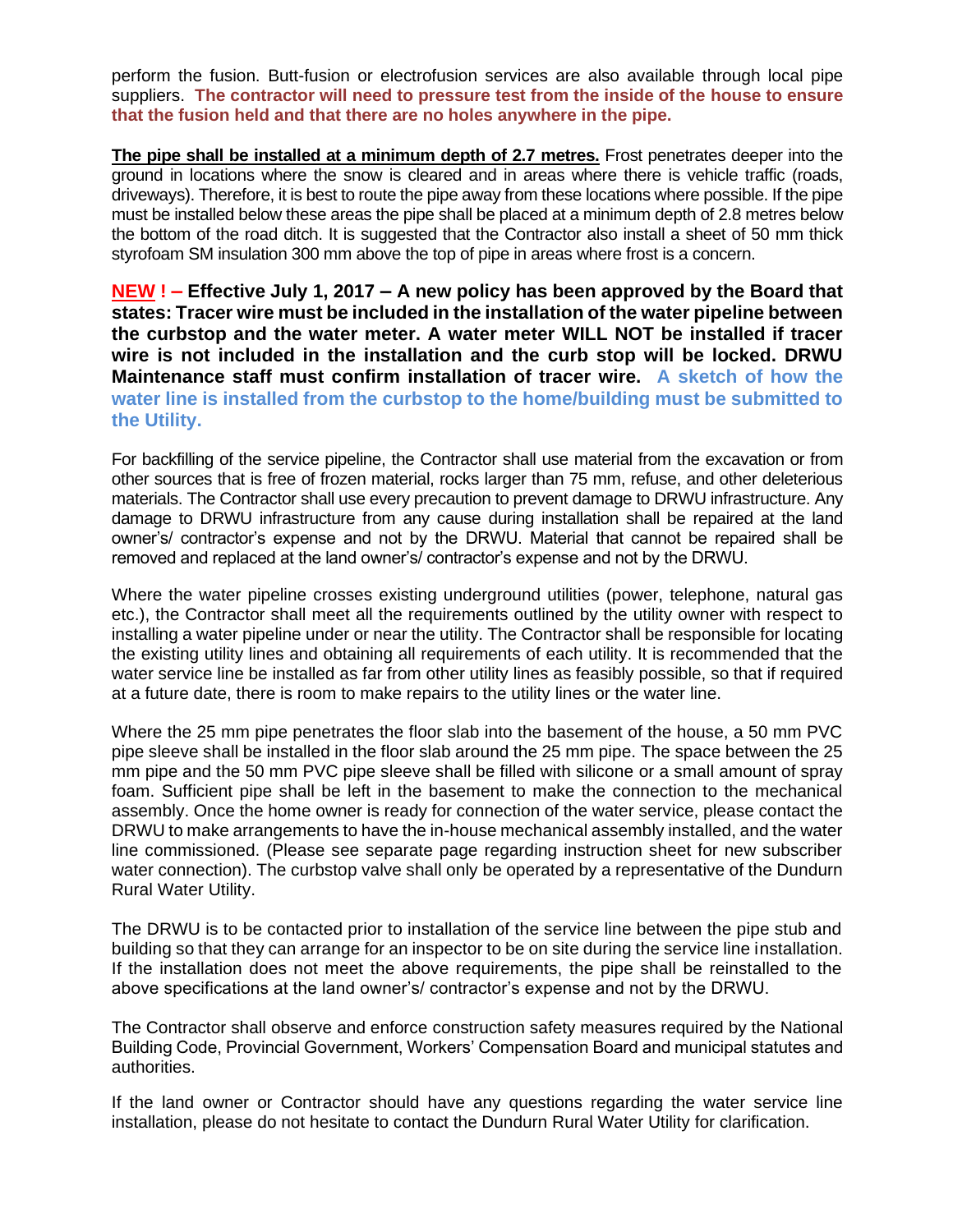

**DUNDURN RURAL WATER UTILITY** PO BOX 442 DUNDURN SK S0K 1K0 Phone: 306 - 492-2566 Fax: 306 - 492-2564 E-mail: [drwu@sasktel.net](mailto:drwu@sasktel.net)

## **DUNDURN RURAL WATER UTILITY (DRWU)**

**Schedule "A"**

### **GENERAL SPECIFICATIONS FOR THE INSTALLATION OF THE WATER SERVICE LINE ALONG WITH A SEWER LINE**

# **REGULATIONS FROM THE WATER SECURITY AGENCY:**

Water Regulations, 2002

Water pipes

26(1) Subject to subsections (2) and (3), no permittee shall install:

(a) a water pipe in a trench with a sewer pipe; or

(b) a sewer pipe in a trench with a water pipe.

(2) If the minister is satisfied that it is in the public interest to do so, the minister may authorize a permittee in the permit to install a water pipe in a trench with a sewer pipe if:

(a) the lowest portion of the water pipe is placed at least 600 millimetres above the highest portion of the sewer pipe in a vertical plane;

(b) the water pipe is horizontally separated from the sewer pipe by at least 300 millimetres; and

(c) the sewer pipe is not under internal pressure.

(3) Subsection (1) does not apply to a service connection if the sewer pipe is not under internal pressure and is not located above the water pipe.

(4) The permittee of a water pipe used to supply water intended for a human consumptive use or hygienic use shall cause the water pipe to be cleaned, disinfected and pressure tested before the commencement of its use. 13

Dec 2002 cE-10.21 Reg 1 s26

# **REGULATIONS FROM THE MINISTRY OF HEALTH – Saskatchewan Onsite Wastewater Disposal Guide:**

# **APPENDIX 24 – SEWER & WATER LINE INSTALLATION**

Ground water may enter a water distribution system when negative internal/positive external pressures occur. The entry of ground water may be through leaks or breaks in piping, vacuum-air relief valves, blow-offs, fire hydrants, meter systems, outlets, etc. Therefore the relative location of sewer lines and water lines and the types of material used for each system are important considerations in designing a sewage system to minimize the possibility of contamination entering the water piping.